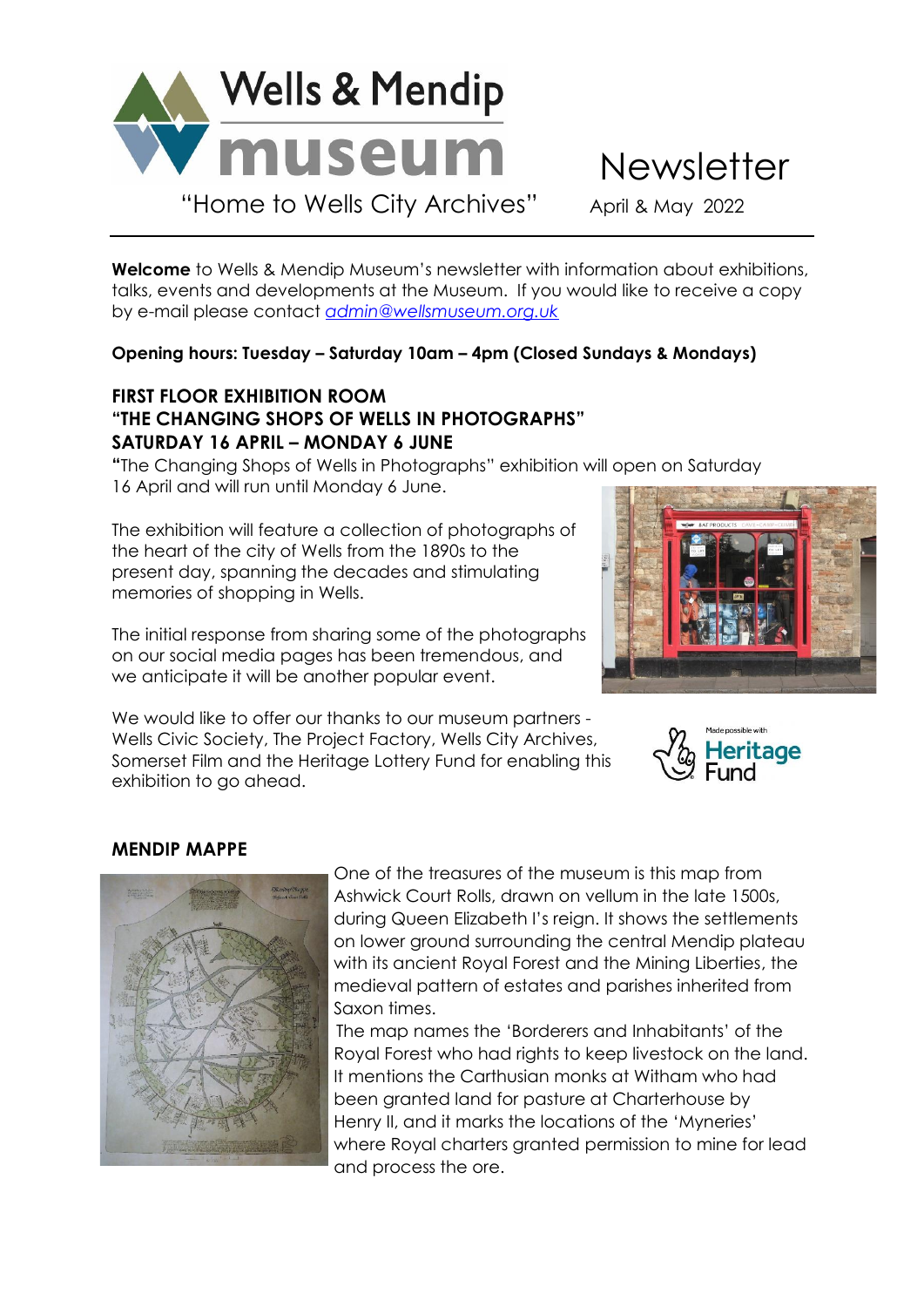Unlike the Ordnance Survey maps of today, it is designed to be viewed from many directions. It does show the four points of the compass, but the most recognisable features are the roads that cross the plateau that link the settlements, including those of Roman origin.

The map itself is faded and difficult to read, but in 1913 it was copied and deciphered by Harry Savory, and we use his version in the Geology gallery at the museum.





### **NEWS FROM WELLS CITY ARCHIVES**

In March I gave a talk about the Honorary Freedom of the City of Wells to the Wells Branch of the Royal British Legion. The Freedom is the greatest tribute of respect that is in the power of Wells City Council to bestow. It is conferred as a mark of recognition and esteem upon those individuals or organisations whom the City Council considers



 *Photograph © Nancy Dodd*

to have made a significant contribution to Wells and its people, and to have given truly exceptional service.

This image shows the memorable occasion when Honorable Freeman Nancy Dodd herded sheep up Wells High Street! She was exercising one of the privileges traditionally associated with freemen which are commonly believed still to exist. Another significant Honorary Freeman was Herbert Balch, founder of our Museum in 1893 and curator until 1953. Also an archaeologist, caver and geologist, and Postmaster of Wells Post Office, he was awarded the honour in 1944.

I was followed as a speaker by Peter Trueman, who talked about the fascinating history of the building on South Street which is now the Venue Club but which was for a long time the British Legion. When he was carrying out his research, he was thrilled to unearth a cache of historical documents in the City Archives. You can see images of a couple of these below. This plan of the plot dates from 1825, and he also found this photo of one of the men to whom the plot was leased, the abundantly whiskered William Chester Berryman.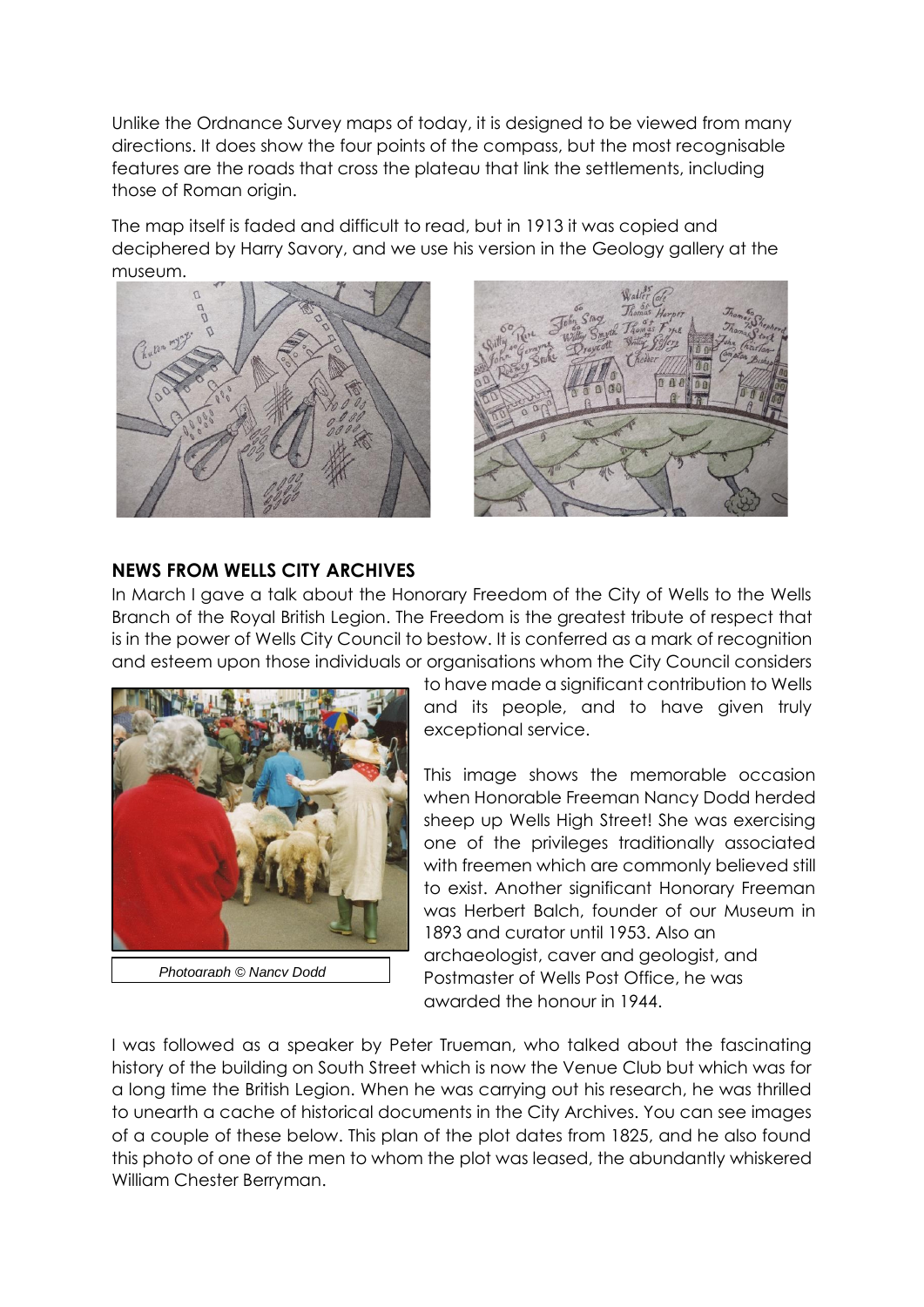Should you be passing Wells Town Hall, you could drop in to see the latest "Archivist's Choice", on display in its vestibule. Three photos of ARP volunteers are on display and many of their names were identified by Jack Paul, from whose collection they come. We'd be very grateful if you can supply any of the missing names!

As ever, Archives volunteers have been continuing with invaluable and much appreciated work. David Mather has carried out research for the Wells and Transatlantic Slavery Project Working Group, in which the City Archives continues to participate. Austin Little has almost completed his superhuman contribution to the ScraseBase database and is continuing work on the Victorian Petty Sessions database.

I'm delighted to announce that the first two of the free searchable Archives databases will be available imminently from the Museum's website. These are a database of Sacrament Certificates dating from 1689 to 1765 and a Property Index dating from 1860 (which accompanied the City of Wells Sewerage Plan). Using the map images which will also be available to download, you can work out exactly who lived in every house in Wells at that date and who owned each property!



Plan showing plot of 42 South Street in 1825 and photo of one of the men who leased it, William Chester Berryman. Later the building which became the British Legion and (later still) the Venue Club was built on this site.

Photographs © Wells City Council Archives

The City Archives is delighted to be a partner in the exhibition "The Changing Shops of Wells in Photographs", which will be opening at the Museum on 16th April. And on 21st April I shall be hosting a meeting here of the Mid Somerset Archivists and Curators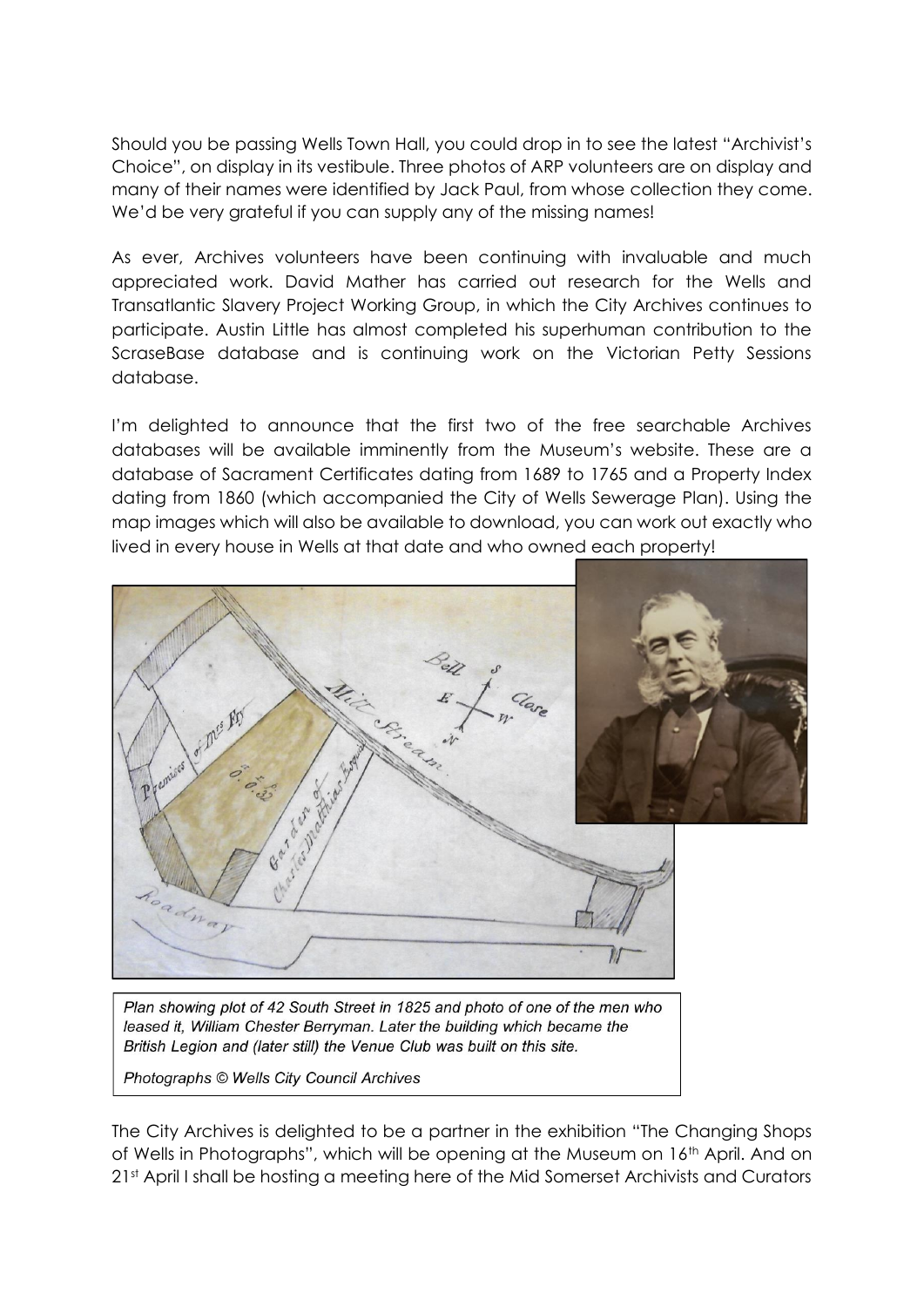Group. I have invited Victoria Northwood, the Museum's Project Officer for "Search and Learn", to talk about this exciting project and spread the word about it. Also Reverend Dr Rob James, the Chancellor of Wells Cathedral, will talk about the Cathedral's Vicars Close project, and Museum Trustee Clare Blackmore will talk about the "Changing Shops" photographic exhibition.

I shall be retiring at the end of April. I am extremely proud to have been Wells City Archivist for the last eleven years. I have hugely enjoyed it. May I thank the many lovely people who, over the years, have acted as Archives volunteers and so generously given of their time and expertise. And the staff and volunteers of the Museum, who welcomed me so warmly when the Museum became the new home of Wells City Archives in 2011, and have continued to do so. My particular thanks go to Barry Lane and David Walker, former and present Honorary Curators, and to the incomparable Jonathan Chivers, who has been my Archives Assistant for over seven years and has been unfailingly helpful, conscientious and reliable.

#### **Julia Wood, Wells City Archivist**

#### **LIBRARY NEWS**

Some months ago the Library's collection of historic newspapers received a considerable boost. Our Mayor Philip Welch and his wife kindly gave the Library back-numbers of *The Wells Journal* covering the years 1998 to 2009. Our already existing copies of the *Journal* go back a century before that – to the 1880s and the early 1900s -bound and held by the Archivist in a controlled environment.

A small number of historic newspapers is held in the Museum Library itself, but the main collection resides in the Attic Reserve Stack under FOUR headings: **Local and Provincial, Royalty, General Events and the Second World War.** Our latest additions are confined to Royalty – no fewer than 50 newspaper titles. At the time of writing I have succeeded in interleaving the 50 new titles into their chronological position in the existing run.

As a matter of interest, I can report that only the other day a former pupil from my Norwich School days of nearly 50 years ago - and a keen collector of historic newspapers – was led to our website and recorded there our collection of historic newspapers. When he saw the name of the Hon. Librarian he wondered whether it was his old head master!

Not only was it a pleasant reunion after 48 years, but his newspaper research of the 1790's revealed for me a surprising fact. When Coleridge,(as a Cambridge undergraduate in 1792), won the Browne Gold Medal for composing a Greek Ode on the Slave Trade, his success was reported in no fewer than three provincial newspapers: Bath Chronicle, Ipswich Journal and the Leeds Intelligencer! That's a surprising fact worth adding to our Coleridge Archive.

Since I last reported, six more books on Coleridge have been added to the Archive, bringing the total to 39. **Stuart Andrews, Honorary Librarian**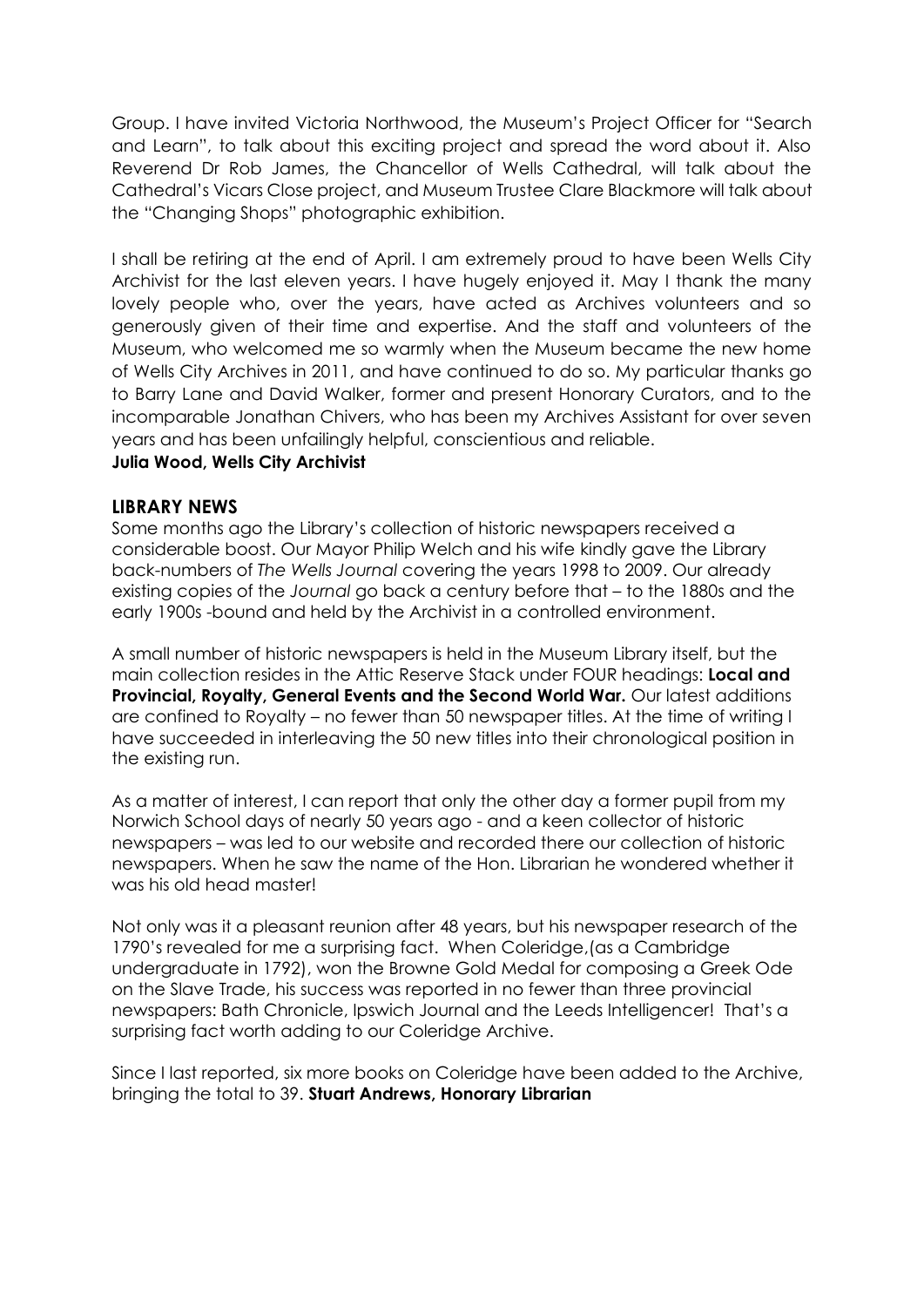# **"CHINA COMES TO WELLS"**

Our new Crowdfunder campaign is underway.

Will you help us conserve and put on public display a rare and amazingly complete Chinese porcelain tea set that was used in Wells in the 1770s, and recovered in pieces from Wells & Mendip Museum's garden 200 years later?

#### **What we need to raise?**

The conservation project will cost £10,900 overall. £3,000 has already be secured, and we are looking to raise the additional £7,900 needed for restoration and public display to go ahead.



To donate or to find out more about our plans for the extraordinary examples of Chinese Export Porcelain which were recovered from the museum garden 30 years ago, please go to: [www.crowdfunder.co.uk/p/china-comes-to-wells](http://www.crowdfunder.co.uk/p/china-comes-to-wells)

### **FAMILY WORKSHOPS – WEDNESDAY 1 JUNE**

As part of the "China comes to Wells" project, the Museum will be running two workshops for primary aged children and their carers on Wednesday 1 June (10.00-12.30 and 14.00-16.30). The scene will be set and imaginations fired by a storyteller and by an exhibition of the fabulous pottery itself. There are then activities to enjoy, including plate painting, making a 'porcelain' pot, a mock archaeological dig and pottery repair and identification. Archaeologists and pottery experts will be there to answer questions and lend a hand. We're hoping to devise a board game full of pirates, lost cargoes, landslides and invitations to take tea. Will we succeed?

Thanks to funding from Arts Council England the workshop is included within the cost of a standard family ticket to the museum (£8 per family, up to 2 adults and 3 children), which can be purchased on the door. However, places are limited and booking is recommended:

[www.eventbrite.co.uk/e/china-comes-to-wells-family-workshops-tickets-](http://www.eventbrite.co.uk/e/china-comes-to-wells-family-workshops-tickets-308720279667)[308720279667](http://www.eventbrite.co.uk/e/china-comes-to-wells-family-workshops-tickets-308720279667)

#### **ARTS COUNCIL ENGLAND**

# **MUSEUM GARDEN OPEN DAY ON SATURDAY 7 MAY 10am – 3pm**



 The Museum will be holding an open garden event between 10am and 3pm on Saturday 7th May and will include a small plant sale and refreshments. The historic walled garden is a well-kept secret largely unknown, even to residents of Wells. It is hoped the event will help to unveil this recently revived medieval gem and raise funds towards its continued development and maintenance. Future planned projects include: -

- Installing steps in the raised area to an ambulant disabled standard
- Installing screens to the work and covered storage areas
- Constructing an arbour on the upper terrace to support the jasmine and roses
- Replacing two wooden benches with ones made of recycled milk container tops as installed last year